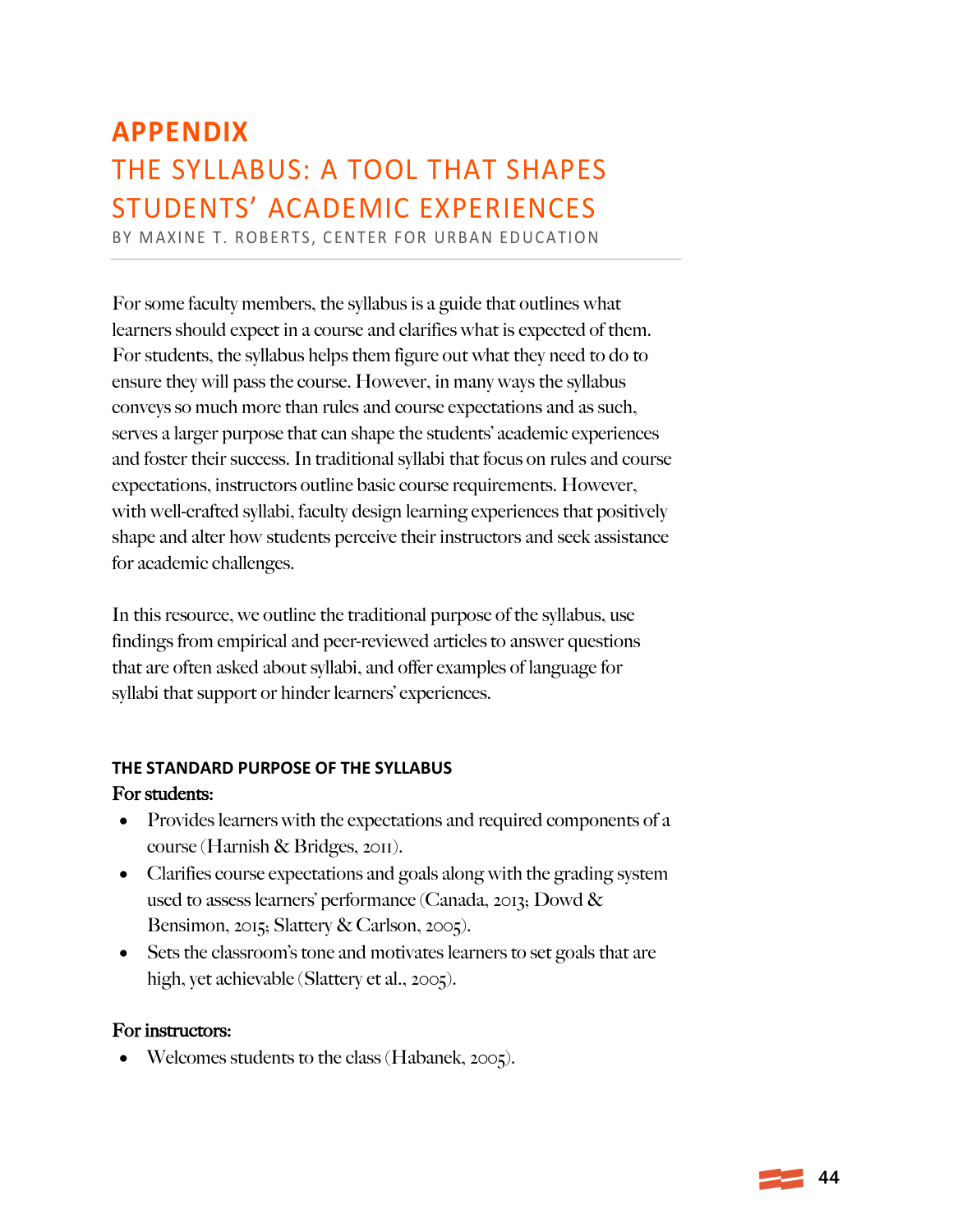- Serves as a planning tool that helps organize the work that students must complete during a course (Calhoon & Becker, 1995; Slattery et al., 2005).
- Helps faculty meet the course goals during the semester (Calhoon et al., 1995; Slattery et al., 2005).

## For both:

• Often viewed as a contract between students and faculty, syllabi inform students about what to expect in a course and outline how they should interact with faculty (Calhoon et al., 1995; Dowd et al, 2015; Sulik & Keyes, 2014; Habanek, 2005).

## **QUESTIONS ABOUT THE SYLLABUS: ANSWERS FROM PEER-REVIEWED ARTICLES AND EMPIRICAL RESEARCH**

Students usually receive the course syllabus on the first day of class, however with the availability of online courses and electronic distribution of syllabi prior to the first day of class, this first point of contact between students and faculty may occur before the two meet face-to-face. Therefore, how the syllabus is written informs learners' decisions to complete or withdraw from a course (Smith & Razzouk, 1993), shapes the way they view the course and interact with faculty (Habanek, 2005; Harnish et al., 2011), and informs their decisions to seek assistance when academic difficulties arise (Perrine, Lisle, & Tucker, 1995).

Findings from a review of studies and articles, focused on syllabi and their influence on learners' academic experiences, answer four questions that are often asked about course syllabi:

- Do students use the syllabus beyond the first day of class?
- How can the language in the syllabus affect students?
- In what ways can syllabi provide help when students have academic difficulty?
- Why are the content and style of syllabi important, particularly for students of color?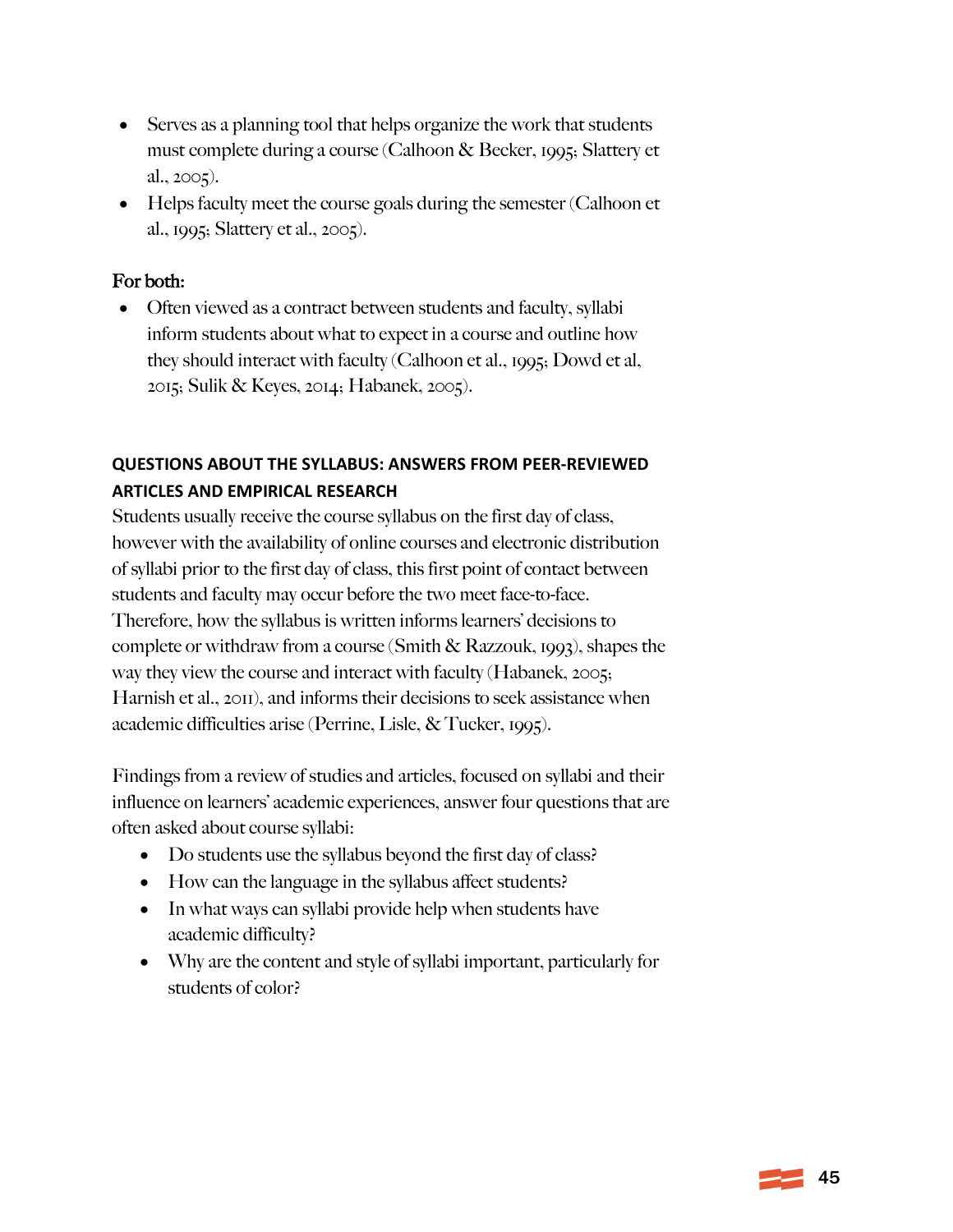#### **Do Students Use the Syllabus Beyond the First Day of Class?**

- Faculty perceive that students do not use the course syllabus beyond the early weeks of class or ignore it altogether however, this perception is not accurate (Calhoon & Becker, 2008).
- While students often focus on certain aspects of the syllabus over others (e.g., test or quiz dates and grading policies versus academic dishonesty policies and textbook information) (Becker & Calhoon, 1999; Marcis & Carr, 2003, 2004), they keep and refer to course syllabi periodically during the semester (Calhoon et al., 2008).
- Concerns about students' use of course syllabi can be addressed by referring to syllabus policies as needed (e.g., directing students to the document one week prior to an assignment due date) (Calhoon et al., 2008).

#### **How can the Language in the Syllabus Affect Students?**

- Unlike an instructor's class comments that may or may not 'stick' with learners, the syllabus is a physical document that students can access over the course of the semester. Therefore, it is important that faculty carefully choose language that encourage and motivate students.
- Language in syllabi often shape students' first impressions of instructors and help learners determine faculty's attitude toward teaching and learning (Harnish et al., 2011).
- When students believe language in the syllabus is friendly, they view instructors as warm and approachable and believe they are highly motivated to teach (Harnish et al., 2011).
- Syllabus tone sets the mood for the class and can range from pleasant and welcoming to formal and disciplinary or even condescending and demeaning (Slattery et al., 2014).
- Language that is pleasant and welcoming can:
	- o encourage and motivate learners; this is particularly important in courses where students face academic difficulty.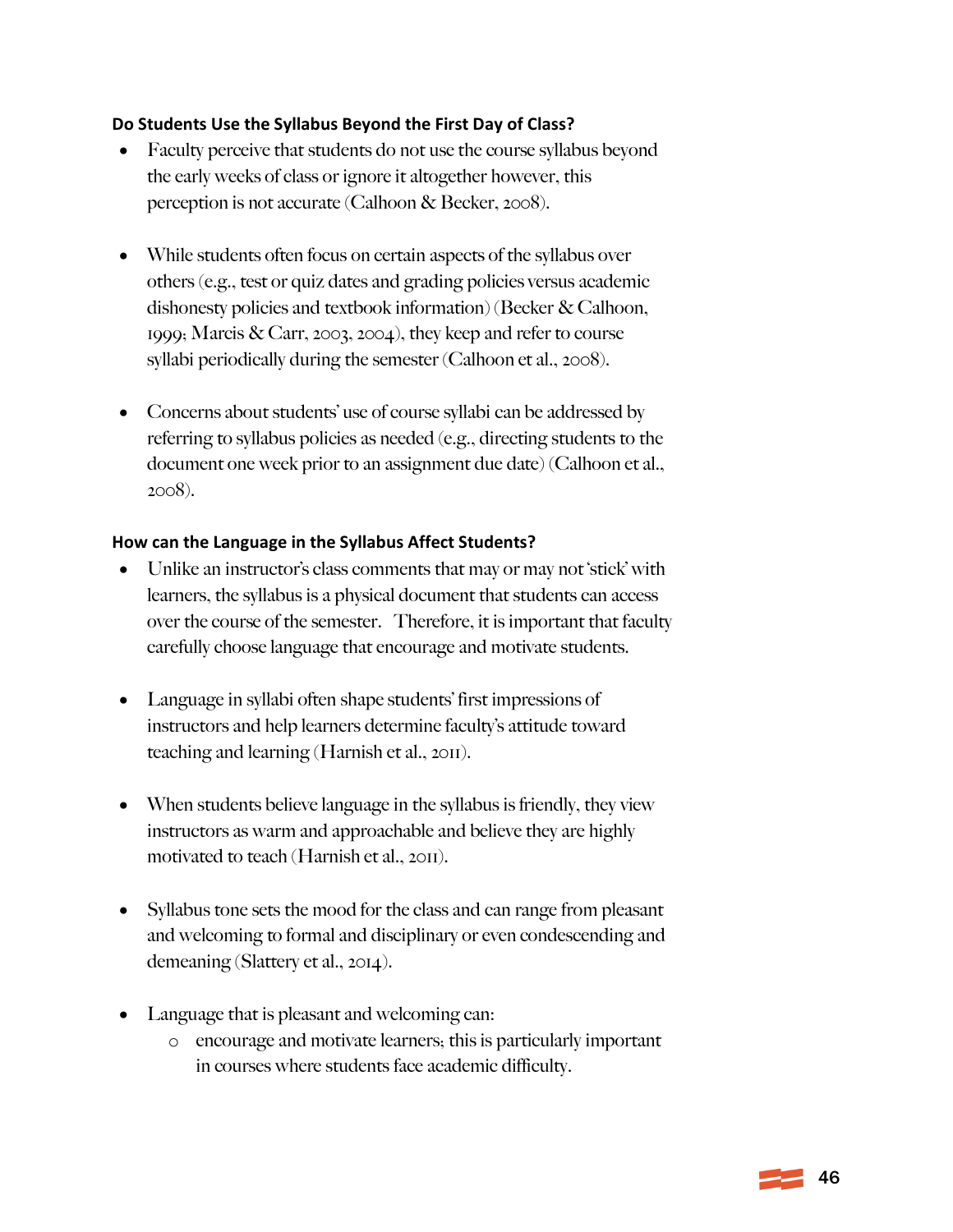- o help readers recall information more easily than when they believe the language is unfriendly or punitive (Littlefield, 1991 as cited in Slattery et al., 2005).
- Harsh language in the syllabus can be intimidating and discouraging for some students (Ishiyama & Hartlaub, 2002; Singham, 2005) and as such, hinders their success.

# **In What Ways Can Syllabi Provide Help When Students have Academic Difficulty?**

- When students know assistance is available to address their academic struggles, their concerns and anxiety about their difficulties are alleviated (Slattery et al., 2005).
- Explicit statements in syllabi that invite students to resolve academic struggles by speaking with faculty after class hours, encourage learners to seek support for trouble with coursework and are more effective than verbal offers of assistance from instructors (Perrine et al., 1995).
- When syllabi contain punitive language, students are less inclined to approach an instructor for academic assistance (Ishiyama et al., 2002).

## **Why are the Content and Style of Syllabi Important, Particularly for Students of Color?**

- Socio-historical discrimination of Blacks and Latinos in education, resulted in their unjust exclusion from educational opportunities (e.g., Ledesma & Fránquiz, 2015; Martin, 2000; Moses & Cobb, 2001). As college access increases for these students (Bowen & Bok, 1998; Lewis & Middleton, 2011; Solorzano, Acevedo-Gil, & Santos, 2015), they continue to learn the social mores in higher education settings.
- These students and other non-traditional college students (Rendon, 1994) benefit from "full-disclosure of the terms of success" (Collins, 1997<sup>'</sup>, p. 2). In this process, faculty demystify the academy's

 $1$  Terry Collins (1997), a first-generation college student, is a retired professor from the University of Minnesota.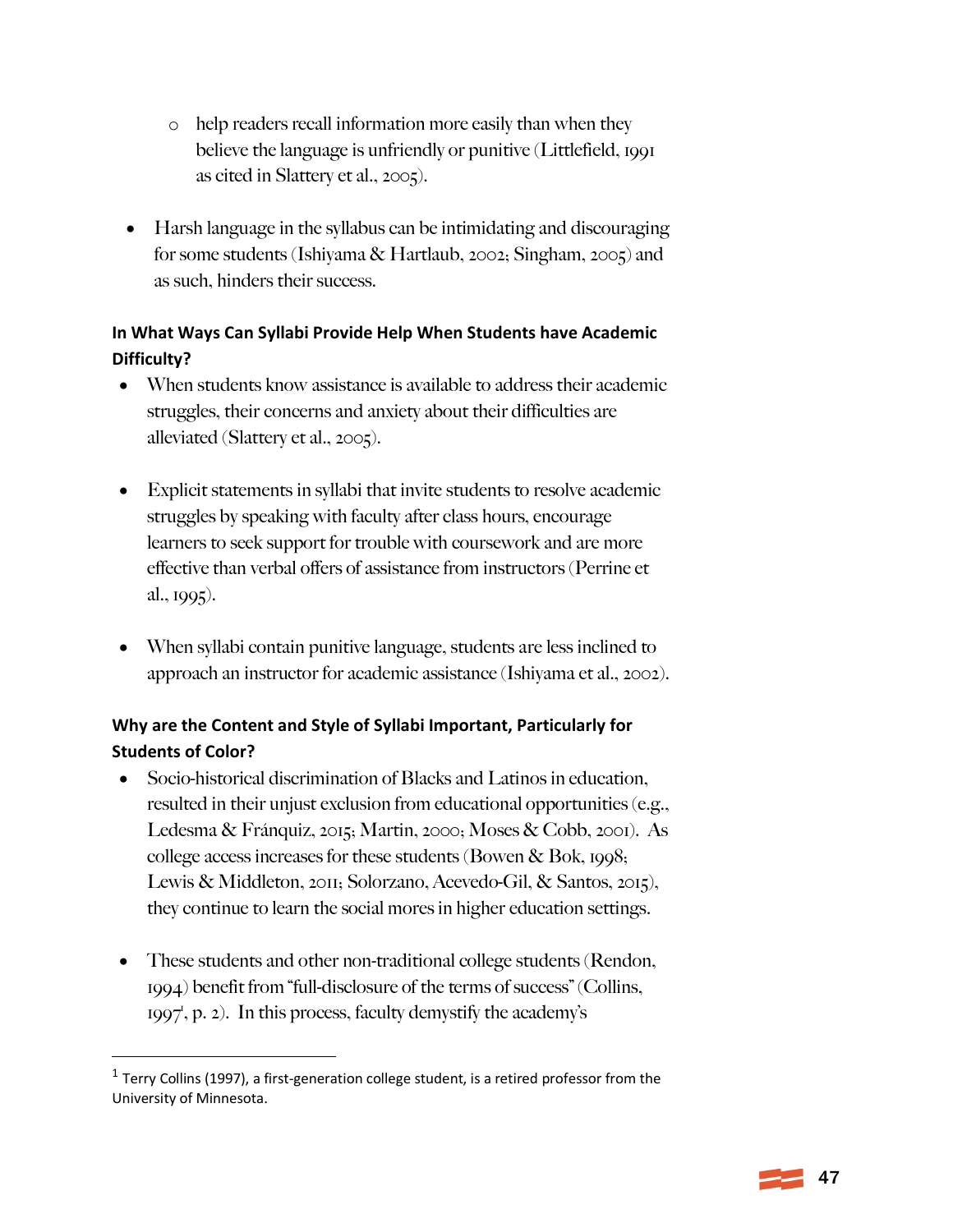ambiguous and confusing processes, give students access to the language of the institution, and improve their chances for success (Collins, 1997).

- o Examples of items that are usually unclear in syllabi: Details about effective work and study habits, definitions of terms such as 'office hours, and locations of important places, such as the bookstore and tutoring center.
- Content and style choices tell students whether or not instructors expect them to be successful and clarify how they can achieve this success (Collins, 1997; Slattery et al., 2005).
- Syllabi styles and practices that are effective and ineffective include:
	- o Effective
		- Being warm and welcoming by including diversityfocused statements that invite students to interact with faculty (Slattery et al., 2005).
		- § Affirming students' beliefs that instructors expect them to succeed (Dowd et al., 2015; Slattery et al., 2005).
	- o Less effective (Rubin, 1985)
		- § 'listers': specify the books and chapters that students must read each week with no rationale about why they were selected.
		- § 'scolders': provide brief course content and extensive details about the different types of infractions that can result in loss of points and other forms of punishment.
		- § Students perceive the less effective styles and practices as mistrustful; they prompt learners to believe that the instructor does not expect them to succeed (Collins, 1997).

 $\equiv$  48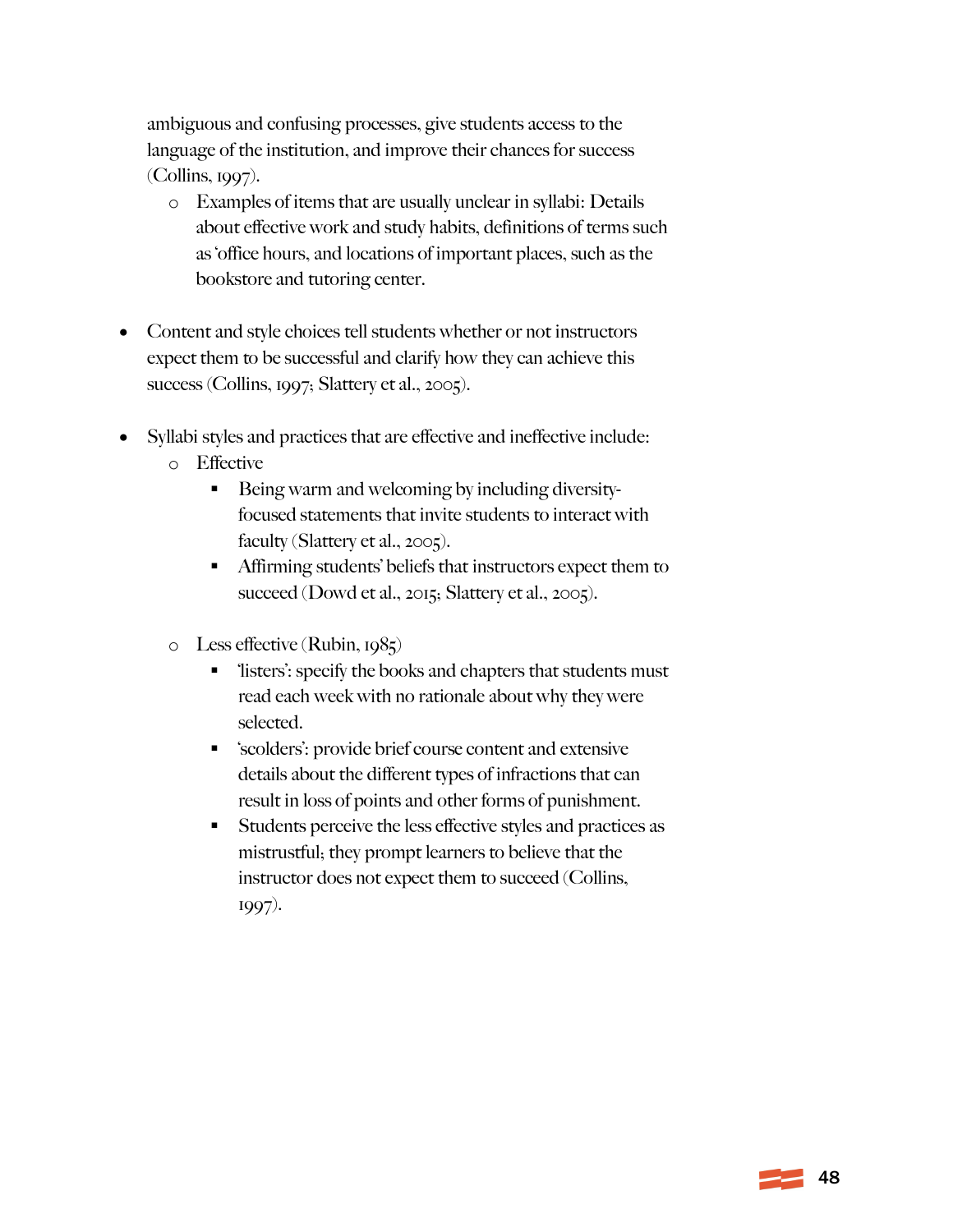### **EXAMPLES OF WELCOMING AND UNWELCOMING SYLLABUS LANGUAGE**

Amidst the discussions about syllabi that are welcoming or effective and unwelcoming and less effective, we thought it would be useful to include examples of both types to serve as a guide during the process of redesigning course syllabi.

|                                    | <b>Welcoming</b>                                                                                                                                                                                                                                                                                                            | <b>Unwelcoming</b>                                                                                                                                                                                                                                                                                                        |
|------------------------------------|-----------------------------------------------------------------------------------------------------------------------------------------------------------------------------------------------------------------------------------------------------------------------------------------------------------------------------|---------------------------------------------------------------------------------------------------------------------------------------------------------------------------------------------------------------------------------------------------------------------------------------------------------------------------|
| Office Hours                       | <b>Office Hours:</b><br>233 Jones Hall<br>MWF 10:00-10:50 AM; TR 9:30-10:30 AM<br>jsmith@hotmail.com<br>I welcome you to contact me outside of<br>class and student hours. You may email<br>me, call my office, or contact the<br>department and leave a message.                                                           | <b>Office Hours:</b><br>233 Jones Hall<br>MWF 10:00-10:50 AM; TR 9:30-10:30 AM<br>jsmith@hotmail.com<br>If you need to contact me outside of office<br>hours, you may email me, call my office,<br>or contact the department and leave a<br>message.                                                                      |
| <b>Course Goals</b>                | Some of the specific skills I hope you will<br>obtain in this course are listed below.<br>Being a critical consumer of information<br>about mental processes and behavior is<br>important; all of these activities will help<br>you become one, and it is my hope that<br>you will use the skills in your daily life.       | Some of the specific skills you should<br>obtain in this course are listed below.<br>Because you are not yet a critical<br>consumer of information about mental<br>processes and behavior, all of these<br>activities will help you become one, and if<br>you are motivated enough, use the skills<br>in your daily life. |
| Attendance                         | You should attend every class but<br>extenuating circumstances arise that can<br>make this difficult. If you cannot attend a<br>class, please let me know. If<br>circumstances make you miss more than<br>3 classes during the semester, you may<br>be overextended. I ask that you come see<br>me to discuss your options. | I expect you to attend every class. If you<br>cannot attend a class, please let me<br>know. If circumstances make you miss<br>more than 3 classes during the semester,<br>I will drop you from the class roster in<br>accordance with the college's attendance<br>policy.                                                 |
| pation<br><b>Class Partici</b>     | All of us in the class, you, me, your peers,<br>have a responsibility to create an<br>environment in which we can all learn<br>from each other. I expect everyone to<br>participate in class so that we can all<br>benefit from the insights and experiences<br>that each person brings.                                    | Come prepared to actively participate in<br>this course. This is the best way to engage<br>you in learning the material (and it makes<br>the lectures more interesting).                                                                                                                                                  |
| Adapted from Harnish et al. (2011) |                                                                                                                                                                                                                                                                                                                             |                                                                                                                                                                                                                                                                                                                           |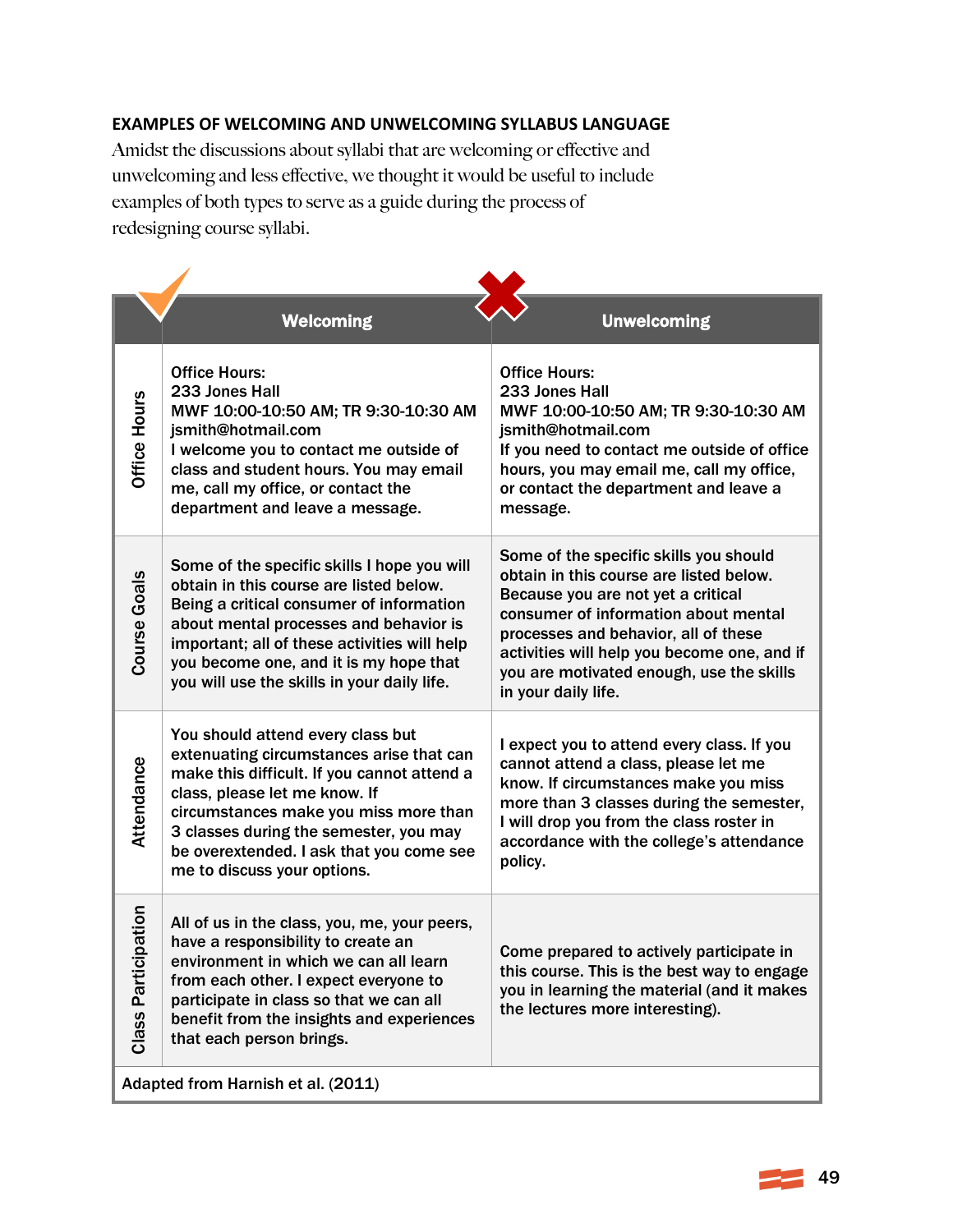#### **CONCLUSION**

The course syllabus can be perceived solely as a means for sharing information about the course and rules for academic success. However, syllabi are an important form of communication with students that foster or impede their academic progress and success. As we consider practices that can be used to improve educational outcomes, particularly for students of color, effective redesign of the syllabus is one action that can be considered. With this physical document, we can shape the ways students view their instructors, the course and its material, their actions when they face academic difficulties, and overall, their course experience.

#### **REFERENCES**

Becker, A. H., & Calhoon, S. K. (1999). What introductory psychology students attend to on a course syllabus. Teaching of Psychology,  $26(1)$ , 6-11.

Bowen, W. G., & Bok, D. C. (1998). The shape of the river: Long-term consequences of considering race in college and university admissions. Princeton, N.J: Princeton University Press.

Calhoon, S., & Becker, A. (2008). How students use the course syllabus. International Journal for the Scholarship of Teaching and Learning,  $z(t)$ , 1-12.

Canada, M. (2013). The syllabus: A place to engage students' egos. New Directions for Teaching and Learning, 2013(135), 37-42.

Collins, T. (1997). For openers, an inclusive course syllabus. In W. E. Campbell & K. A. Smith (Eds.), New paradigms for college teaching (pp. 79-102). Edina, MN: Interaction Book Company.

Dowd, A.C. & Bensimon, E.M. (2015). *Engaging the "race question"*: Accountability and equity in US higher education. New York, NY: Teachers College Press.

Habanek, D. V. (2005). An examination of the integrity of the syllabus. College Teaching, 53, 62-64.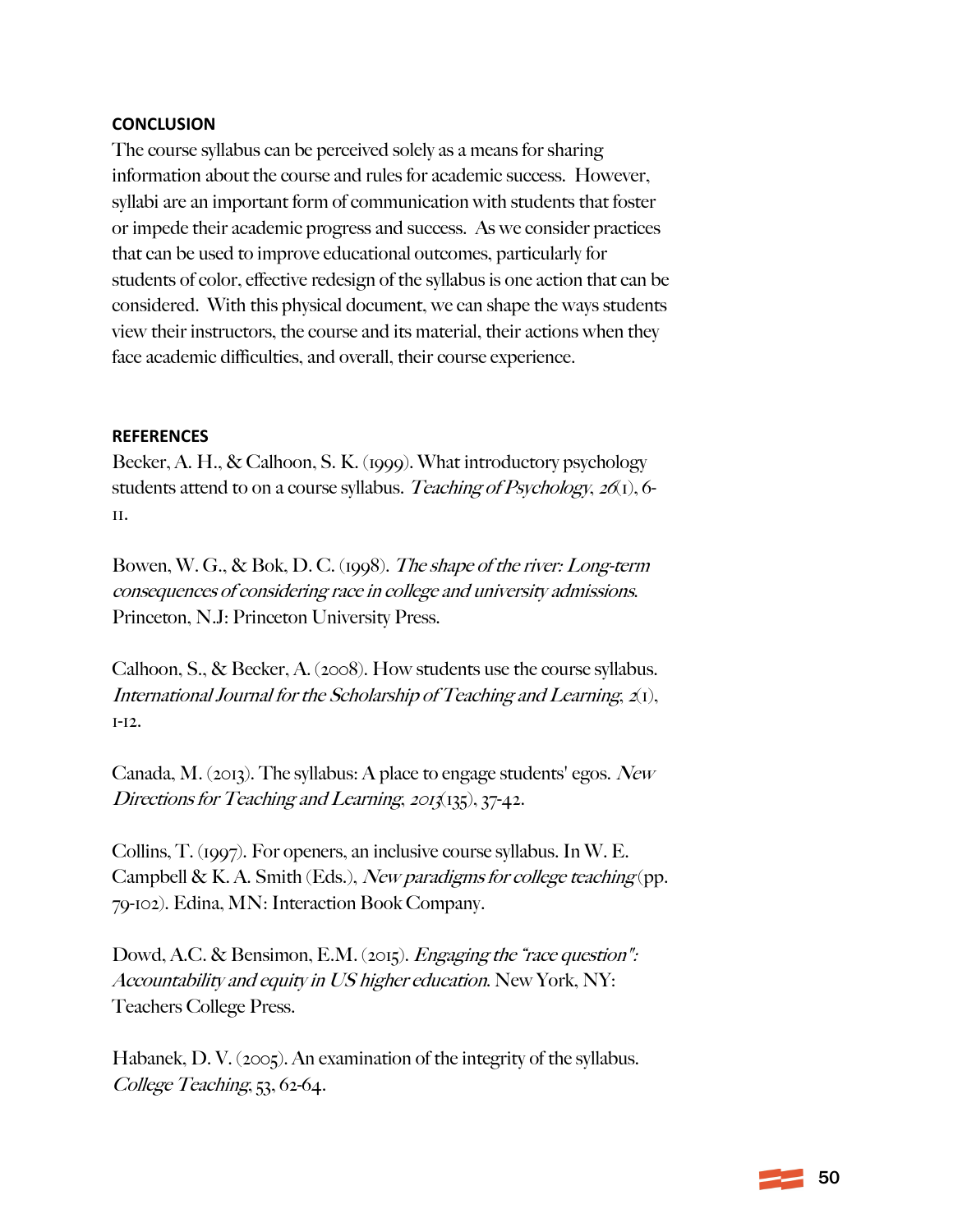Harnish, R. J., & Bridges, K. R. (2011). Effect of syllabus tone: Students' perceptions of instructor and course. Social Psychology of Education,  $14(3)$ ,  $319-330$ .

Ishiyama, J. T., & Hartlaub, S. (2002). Does the wording of syllabi affect student course assessment in introductory political science classes? Political Science & Politics,  $35(03)$ ,  $567-570$ .

Ledesma, M. C., & Fránquiz, M. E. (2015). Introduction: Reflections on Latinas/os, affirmative action, and education. Association of Mexican American Educators Journal,  $q_1$ , 6-12.

Lewis, C. W., & Middleton, V. (2003). African Americans in community colleges: A review of research reported in the community college journal of research and practice: 1990-2000. Community College Journal of Research & Practice,  $27(9-10)$ ,  $787-798$ .

Marcis, J. G., & Carr, D. R. (2003). A note on student views regarding the course syllabus. Atlantic Economic Journal, 31(1), 115.

Marcis, J. G. & Carr, D. R. (2004). The course syllabus in the principles of economics: A national survey. Atlantic Economic Journal, 32, 259.

Martin, D. B. (2000). *Mathematics success and failure among African-*American youth: The roles of sociohistorical context, community forces, school influence, and individual agency. New York, NY: Routledge.

Moses, R. P., Cobb, C. E., Jr. (2001). Radical equations: Math literacy and civil rights. Boston, MA: Beacon Press.

Perrine, R. M., Lisle, J., & Tucker, D. L. (1995). Effects of a syllabus offer of help, student age, and class size on college students' willingness to seek support from faculty. The Journal of Experimental Education,  $64(1)$ ,  $41-52$ .

Rubin, S. (1985). Professors, students, and the syllabus. The Chronicle of Higher Education, 56, 31-35.